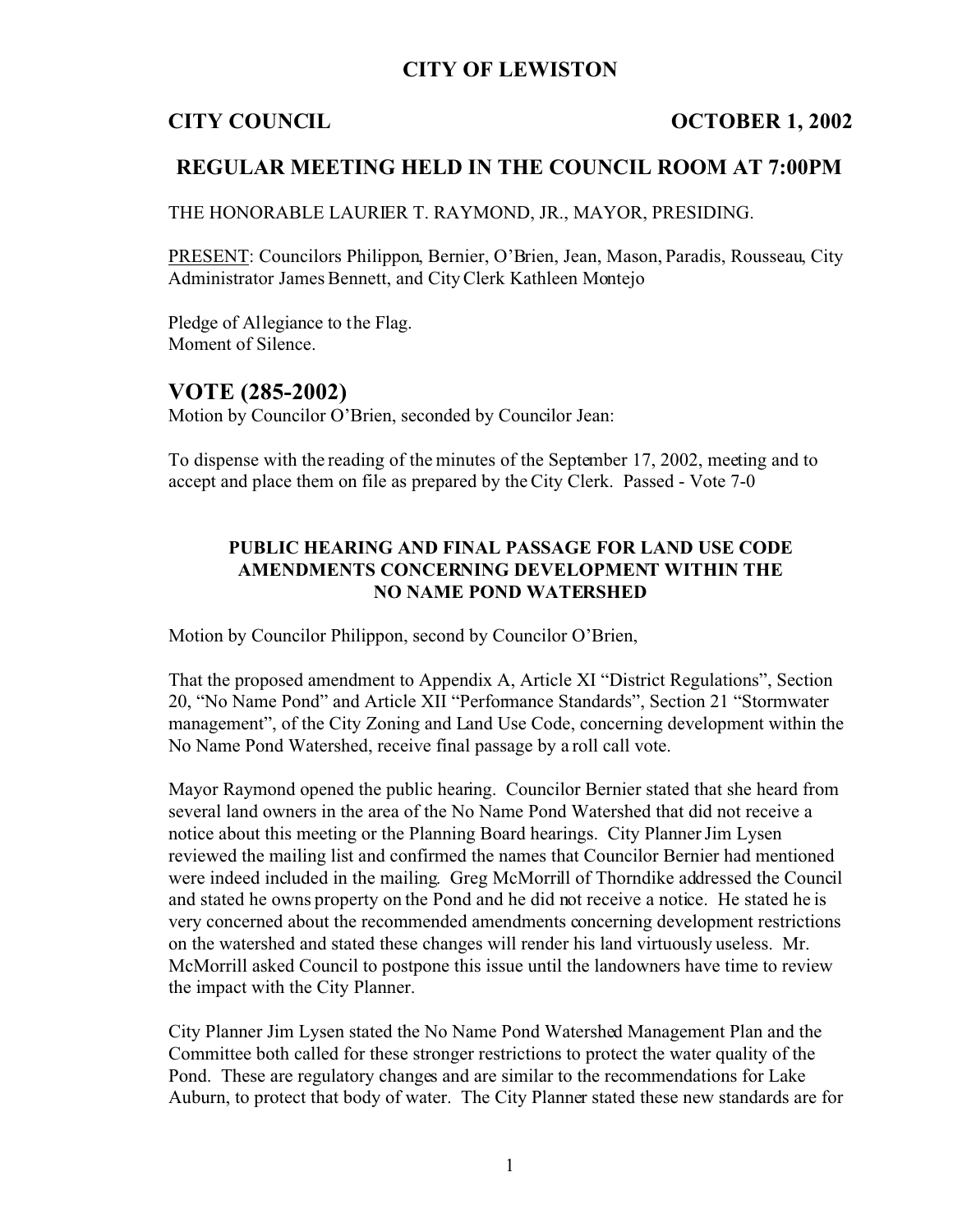new construction only and for new septic systems, not current systems. These standards are to protect against system failures. He stated some of these changes will reduce people's use of their land, yet it is a policy decision to protect the water quality to preserve the City's only pond. Resident Mike Emmi addressed the Council and stated he lives on the Pond and owns the property and he also did not receive a notice. Mr. Emmi stated he is in favor of cleaning up the Pond yet he is not in favor of these restrictions. He mentioned that his business is pumping septic systems, so he understands when systems fail and he has not seen any evidence of this in the area of the Pond. He stated the ordinance changes need to be re-written, they will be costly to property owners.

Councilor Rousseau stated he is reluctant to vote on this issue this evening since citizens have addressed the Council and stated they were not notified of the meetings and have not had a chance to discuss the technical changes with the City Planner. Al Curran, a landowner and chairperson of the No Name Pond Association stated the Association members have worked with Mr. Lysen regarding these recommended changes, but the changes are not time sensitive and since some residents were not aware of the changes, it is fine with the Association to postpone this issue until a later date. Mr. Curran stated the goal of the Association is to have a solution that will be a long term benefit for the Pond and the water quality, and the Association would like to have all land owners in support of the proposal. Councilor Paradis mentioned the City Code does not require mailing a notice to all landowners for any change like this. He stated there were legal advertisements in the newspaper and a mailing list was developed a few years ago for issues regarding No Name Pond, but this is not required. Councilor Bernier recommended a public meeting be held by the City Planner for all landowners in the watershed, so the technical changes can be reviewed and discussed and then it can be brought back to the City Council for a final vote.

Mayor Raymond then closed the hearing.

## **VOTE (286-2002)**

Motion by Councilor Rousseau, second by Councilor Mason:

To table this issue until a future Council meeting. Passed - Vote 7-0

#### **SPECIAL AMUSEMENT PERMIT FOR SPARETIME RECREATION**

Mayor Raymond opened the public hearing. No members of the public spoke for or against this issue. Mayor Raymond then closed the hearing.

## **VOTE (287-2002)**

Motion by Councilor Rousseau, second by Councilor Philippon:

To grant a Special Amusement Permit for Dancing and Entertainment to Sparetime Recreation, 729 Main Street, pending final approval from the state background check. Passed - Vote 7-0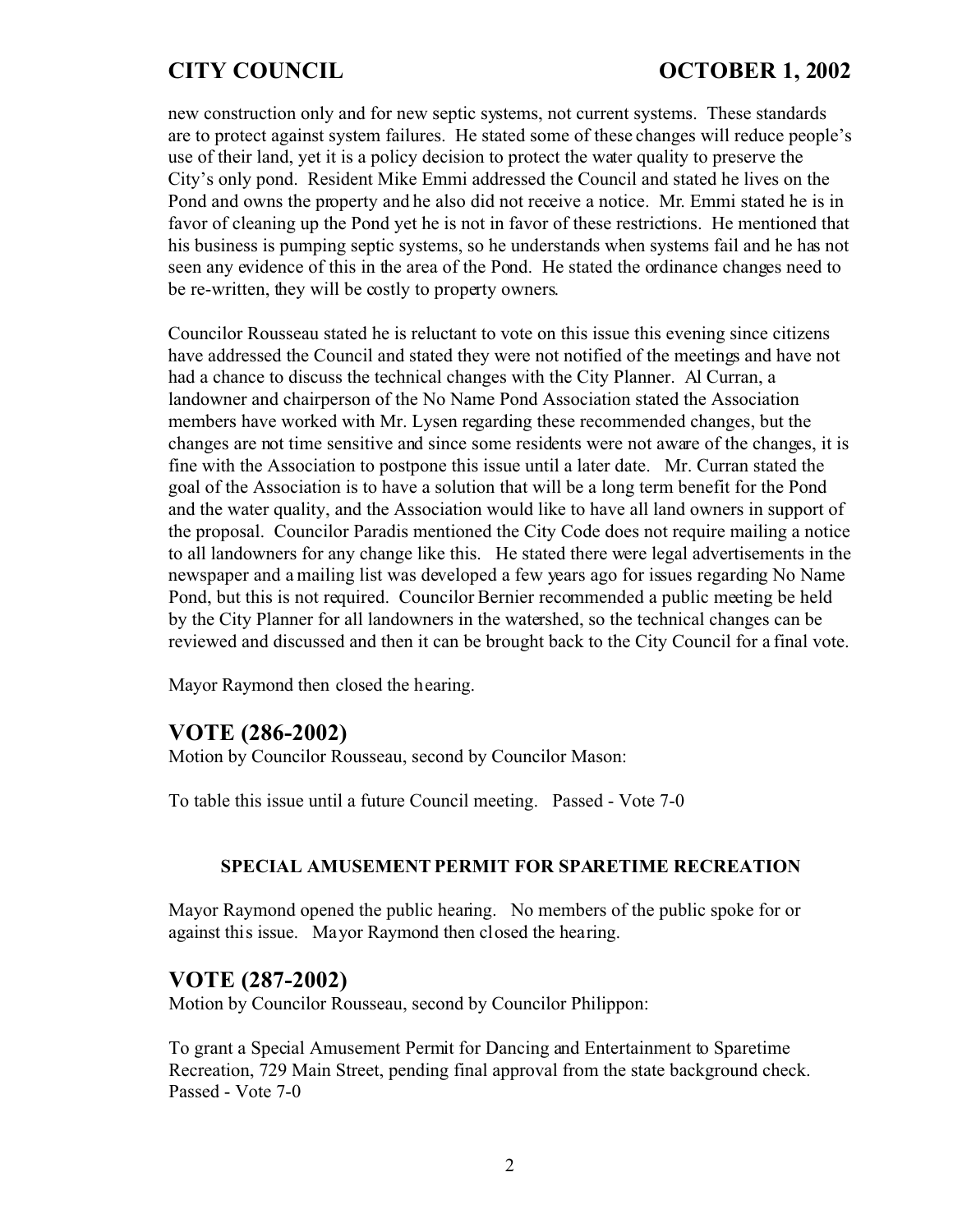#### **SPECIAL AMUSEMENT PERMIT FOR ROCK 'N ROBINS**

Mayor Raymond opened the public hearing. Raymond Beaudoin, resident of Summit Avenue, addressed the Council regarding his concerns with loud noise late at night from The Outer Limits nightclub. The Mayor noted this public hearing is regarding the business Rock 'N Robins and not The Outer Limits. Mr. Beaudoin stated since the business owners are the same and the businesses are located next door to each other, he felt the issue should be considered. He noted that about seven residents of Summit Avenue are in attendance at this meeting and share these concerns. Councilor Paradis asked that the issue of citizen concerns regarding noise levels at the Outer Limits be an agenda topic for the next Council meeting. Mayor Raymond then closed the hearing.

### **VOTE (288-2002)**

Motion by Councilor Philippon, second by Councilor Mason:

To grant a Special Amusement Permit for Dancing and Entertainment to Rock 'N Robins, 855 Lisbon Street. Passed - Vote 7-0

### **INDUCEMENT RESOLUTION FOR THE TRI COUNTY MENTAL HEALTH SERVICES PROJECT**

Finance Director Dick Metivier stated this action does not have any liability on the city's finances. This is a financial resource tool that other businesses in town have used in the past. The City acts as the issuer of the bonds, but this action does not reflect against the City's debt schedule.

### **VOTE (289-2002)**

Motion by Councilor Jean, second by Councilor Philippon:

That the City Council hereby approves the Inducement Resolution for the Order authorizing the Finance Director to Execute an Inducement Agreement between the City of Lewiston and Tri- County Mental Health Services, Inc. pertaining to the City's Revenue Obligation Securities in the Aggregate Principal of \$1,000,000. 00 and authorizing the Finance Director to prepare and submit an application to the Finance Authority of Maine seeking approval for the issuance of such Revenue Obligation Securities. Passed - Vote 7-0

#### **INTERLOCAL AGREEMENT FOR MUTUAL AID SERVICES WITH AUBURN WATER DISTRICT AND THE LEWISTON AUBURN WATER POLLUTION CONTROL AUTHORITY**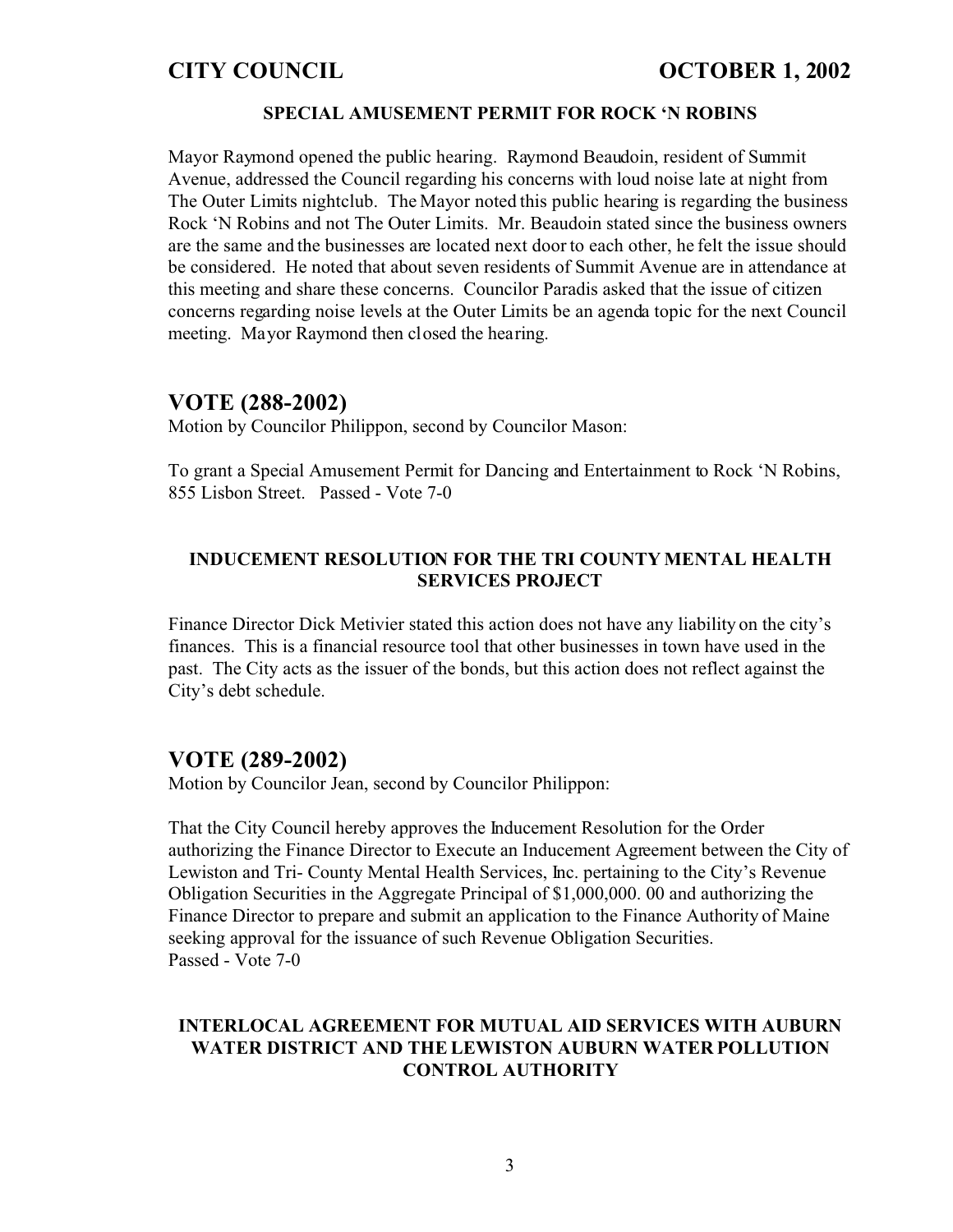# **VOTE (290-2002)**

Motion by Councilor Jean, second by Councilor Mason:

To authorize the City Administrator to sign all appropriate documents to allow the City to enter into the Interlocal Agreement for Mutual Aid with the Auburn Water District and the Lewiston Auburn Water Pollution Control Authority. Passed - Vote 7-0

### **MAINE STATE LIBRARY GRANT APPLICATION FOR NEW CENTURIES PROJECT**

Library Director Rick Speer stated this is a win-win proposition for everyone. This is to partner with the Maine Memory Network with the Maine Historical Society and the City will be a Regional History Center for the Society. Mr. Speer stated the grant is for 12 months and it should take approximately 12 months to get this program set up and running, so no additional staff members should be required after the grant expires.

# **VOTE (291-2002)**

Motion by Councilor Jean, second by Councilor Philippon:

To authorize the City Administrator and Library Director to submit a grant application to the Maine State Library for a \$20,000 New Century grant for financial assistance in establishing a Regional History Center and Archives within the Lewiston Public Library. Passed - Vote 6-0-1 (Councilor Rousseau was out of the room during this vote.)

### **AMENDMENT TO RULES GOVERNING CITY COUNCIL**

# **VOTE (292-2002)**

Motion by Councilor Paradis, second by Councilor Rousseau:

To amend the Rules to Govern the City Council for the period of January 2002 to January 2004 to amend Section 14. Workshops, subsection a, to set the time for Council workshops to begin at 6:00pm. Passed - Vote 7-0

### **RESOLUTION SUPPORTING AN ACT TO REDUCE LOCAL PROPERTY TAXES STATEWIDE**

Councilor Jean stated he is opposed to this Resolution and he feels these changes will multiply taxes and there are too many unanswered questions. Councilor Jean stated this looks good on paper but in reality it will hurt the local taxpayers. Councilor Philippon said that if the statewide initiative is approved by the voters, it would result in a tax shift, but the state is falling short of their commitment to fund education and this will require it. Councilor O'Brien stated this is a first step in the process of resolving the tax reform issue. Councilor Rousseau stated he agrees with Councilor Philippon.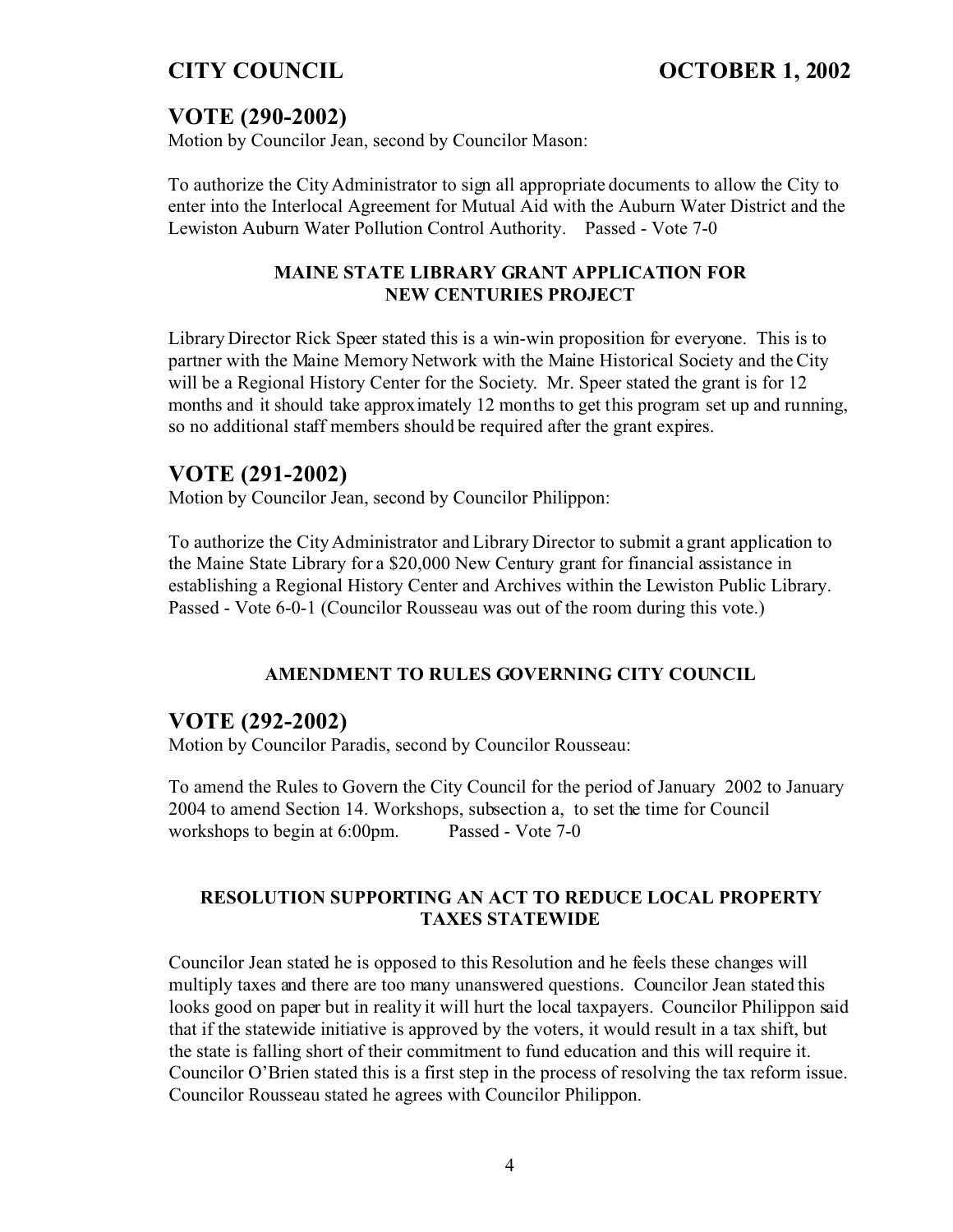# **VOTE (293-2002)**

Motion by Councilor Bernier, second by Councilor Philippon:

To support the proposed tax reform initiative of the "Citizens to Reduce Local Property Taxes Statewide" and to adopt the Resolution Supporting "An Act to Reduce Local Property Taxes Statewide". Passed - Vote 6-1 (Councilor Jean opposed).

Assistant Administrator Phil Nadeau stated that City Administrator Bennett will have a proposal for the next Council meeting regarding the city's involvement and participation in the collection of signatures at the polls on November 5.

### **ELECTION HOURS**

## **VOTE (294-2002)**

Motion by Councilor Paradis, second by Councilor Rousseau:

To approve the following recommendation from the City Clerk/Registrar of Voters on actions necessary to conduct the State General and Special Municipal Election to be held on Tuesday, November 5, 2002:

- A. That the hours for acceptance of registrations in person only, prior to the November  $5<sup>th</sup>$  election, as required by MRSA Title 21A, sec. 122, 6A(2), be set at 8:00am to 4:30pm, October 22 through November 4, 2002; and additional hours of 8:00am to 11:00am Saturday, November 2, 2002.
- B. That the names of those persons who register during the closed session for registration shall be recorded in accordance with MRSA Title 21A, sec. 122, subsec. 7B, expect the day prior to the election when they shall be recorded in accordance with subsec. 7A.
- C. Pursuant to Title 21A, sec 759(7), absentee ballots will be processed at the central polling place at 7:00am, 10:00am, 2:00pm, 4:00pm, 6:00pm and any and all remaining shall be processed at 8:00pm, if necessary.

Passed - Vote 7-0

### **MEETING SCHEDULE FOR NOVEMBER AND DECEMBER**

# **VOTE (295-2002)**

Motion by Councilor Paradis, second by Councilor Rousseau:

To suspend Section 1,(a) of the Rules Governing the City Council and to hold one regular meeting during the month of November and one regular meeting during December, said meetings to be held on Tuesday, November  $12<sup>th</sup>$  and Tuesday, December  $10<sup>th</sup>$ . Passed - Vote 7-0